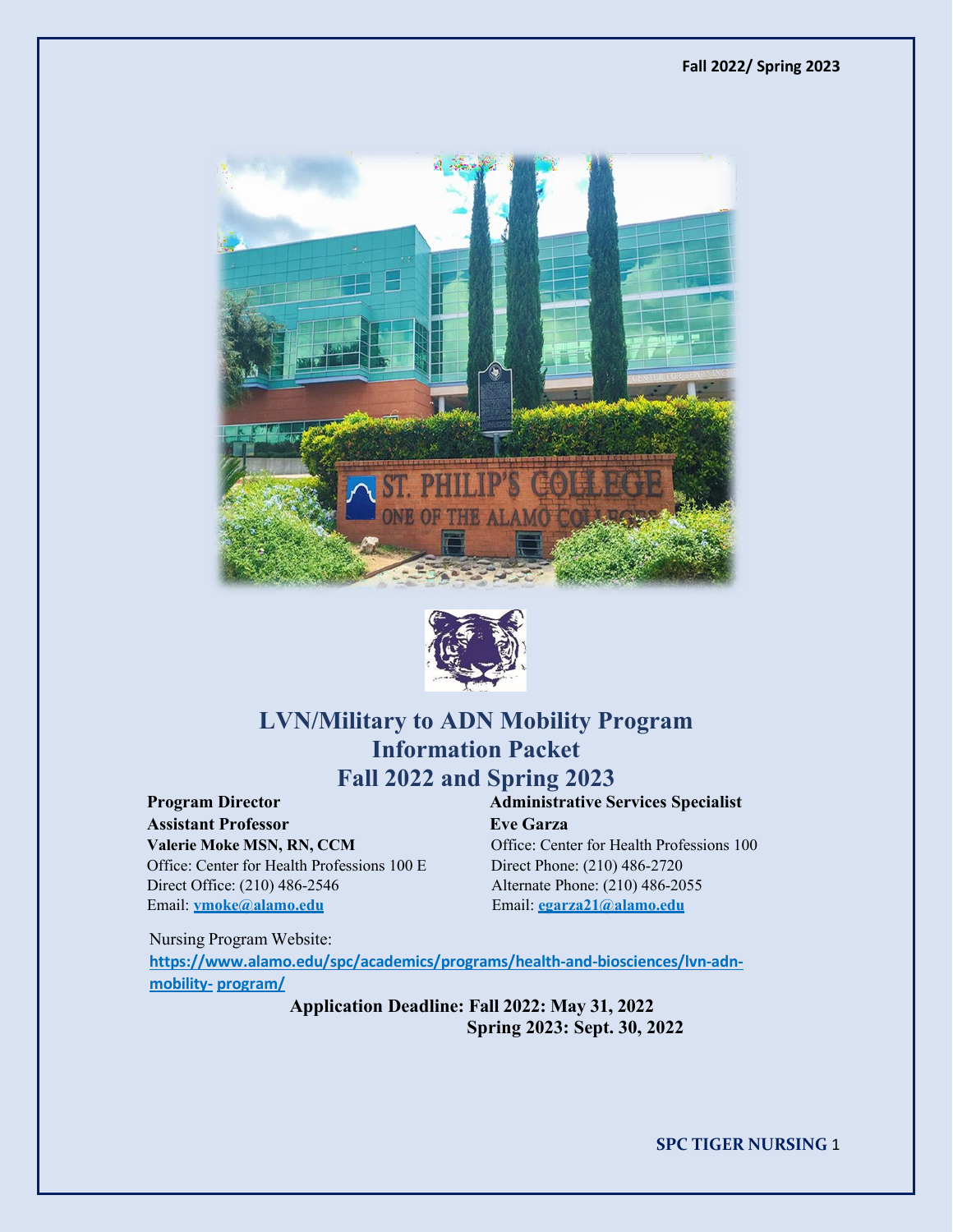#### **A Letter from our Program Director**

Dear Licensed Vocational Nurse/Military Applicant:

Thank you for inquiring about the LVN/Military to ADN Mobility Program. Enclosed you will find program information, including the admission requirements for the ADNProgram.

The LVN/Military to ADN Mobility Program starts a new class once a year beginning in the Spring. The program is designed to be completed in one year. It is a 60-credit hour program.

If you wish to be considered for admission into the program, you must submit evidence of meeting all application/admission requirements. The applicant is responsible for ensuring that all application information has been received at the St. Philip's College ADN Program office, and that their admission file is complete. Please remember, this is acompetitive program.

If you have questions, once you have reviewed the application packet, please call the office at (210) 486-2055 or email the Administrative Services Specialist at **[egarza21@alamo.edu.](mailto:egarza21@alamo.edu)**

Best wishes in the pursuit of a rewarding career in nursing through our Associate DegreeNursing Program at St. Philip's College.

Sincerely,

Valerie Moke MSN, RN, CCM

Note: No person shall, on the basis of race, color, sex, pregnancy, religion, creed, national origin (including ancestry), citizenship status, physical or mental disability, age, marital status, sexual orientation, gender, transgender status, gender identity, gender expression, veteran or military status (including special disabled veteran, Vietnam-era veteran, or recently separated veteran), predisposing genetic characteristics, domestic violence victim status, any other protected category under applicable local, state or federal law, or persons who have opposed discrimination or participated in any complaint process on campus or before a government agency, be excluded from participation in, denied the benefits of, or subjected to discrimination in employment or under any program or activity sponsored or conducted by the College District. H.1.1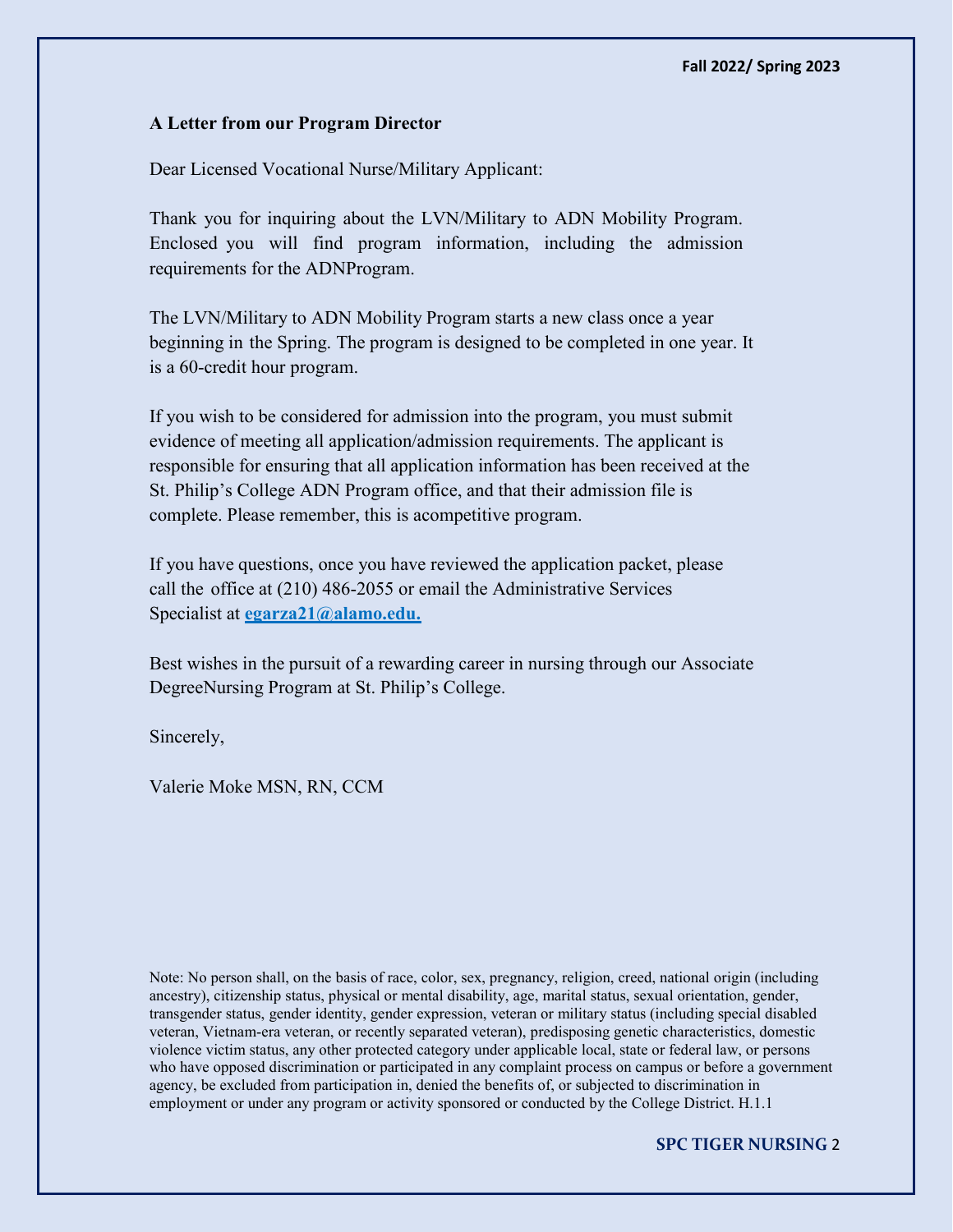#### **Overview**

This program is a member of a 32-school based concept-based curriculum consortium,utilizing a unique and successful concept approach to nursing theories and practice.

Candidates for this program are LVNs and military trained corpsmen or medics.

The program is one-year in length consisting of three consecutive semesters utilizing face to face and lab/clinical experiences to meet the educational requirements for the students to transition from the LVN role to the RN scope of practice. Class days vary due to clinical placements, but no evening or weekend classes are held. This is a day program only with no online classes.

Admission to the LVN/Military to ADN Mobility Program occurs twice each academic year: fall and spring. To coordinate admissions with the Texas Board of Nursing, application deadlines are set to accommodate Board review. There are no exceptions to the deadlines.

All admission requirements, including submission of the completed application must be met before consideration will be given for admission into the St. Philip's LVN/Military toADN Mobility Program. Information in this application packet is subject to change without prior notice as deemed necessary to comply with current State and/or College requirements.

#### **Curriculum**

The curriculum format taught is concept based. Concept-based learning is an educational method that focuses on the big ideas and teaches students how to organize and categorize information. Content just focuses on facts, while concept focuses on making sense of those facts and the world around us. Instead of the traditional method of learning which concentrates on the ability to recall facts in isolation, concept-based learning concentrateson the understanding of broader principles (concepts) that can be applied to a variety of specific examples called exemplars.

Concept-based learning challenges students to think more critically about the new subjects and situations they encounter by applying prior knowledge and experience. Students must think beyond the facts, connect factual knowledge to ideas of conceptualsignificance, and find relevance.

A concept-based curriculum provides the structured framework to help create the learning outcomes, the instructional delivery and lesson objectives, and the studentassessments.

A concept-based curriculum in nursing involves examining concepts that link to the delivery of patient care. During study, students focus on key, prevalent examples, and their interconnected nature. Students learn to recognize features of a condition and beginto apply what they have learned to a variety of situations.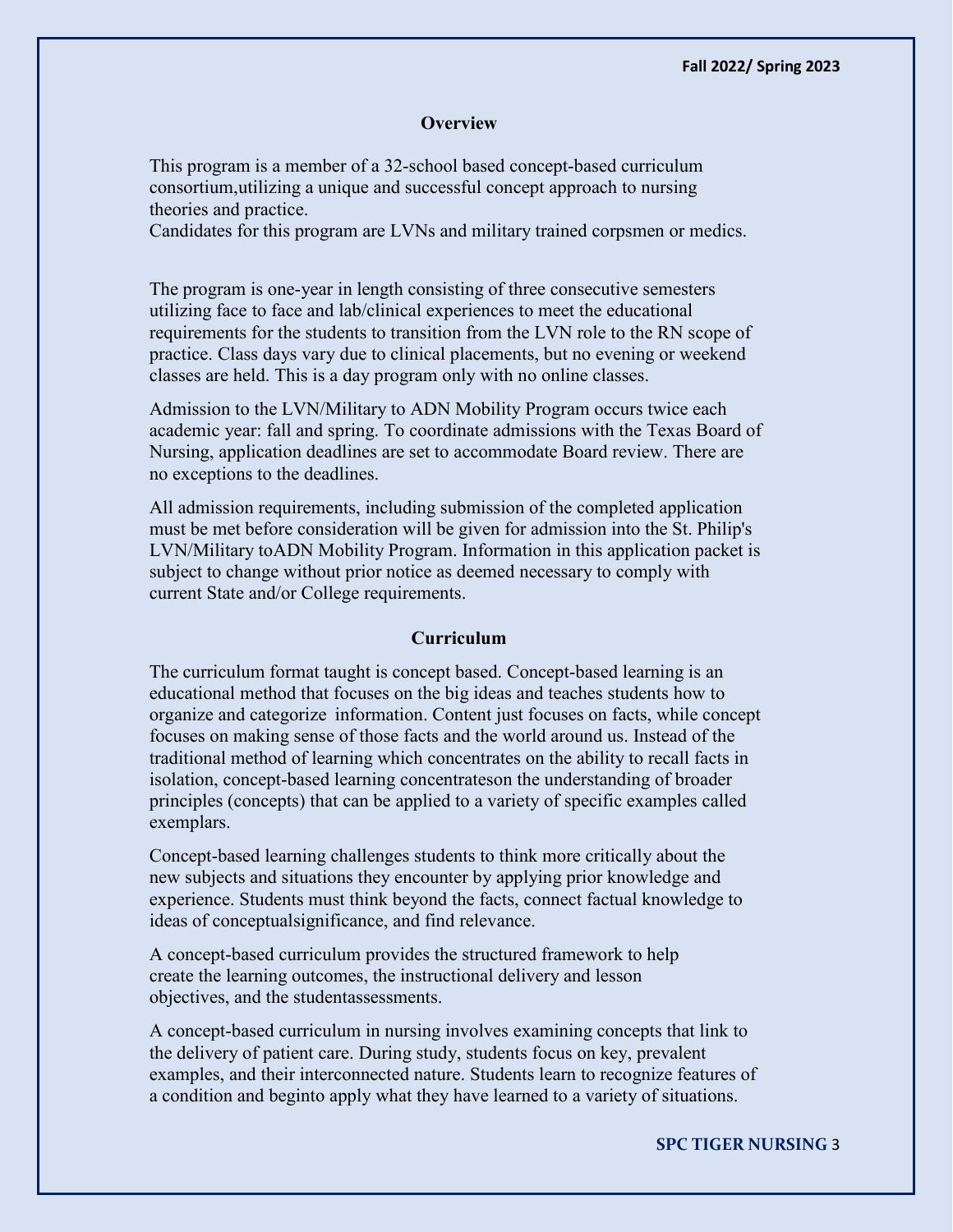## **Clinical Requirements**

To fulfill the clinical requirements, students are required to attend clinical rotations in San Antonio and its surrounding areas if needed. Transportation to and from hospitals and other assigned medical facilities is the responsibility of the student. Students shouldbe prepared to travel to any facility deemed appropriate to meet course objectives.

# **Expected Outcomes**

A student enrolled in LVN/Military to ADN Mobility Program are required to meet thefollowing standards:

- 1. Use the senses of vision, hearing, speech, and touch. Use of the senses enhances anurse's ability to accurately observe the patient.
- 2. Perform psychomotor movements that require coordination of gross and fine muscle movements and equilibrium. Coordination is necessary for patient safety.
- 3. Communicate orally and in writing as well as demonstrate behavior that indicatessensitivity to others. Nurses are required to function in highly compassionate areas where integrity, interpersonal skills and concern for others are all desirable personal qualities.
- 4. Demonstrate stable emotional health and intellectual activities required to exercise sound judgement. The applicant must be flexible and able to adapt tochange and stress.
- 5. Demonstrate adequate decision-making and critical thinking skills.
- 6. Demonstrate physical health necessary to perform strenuous activities related to patient care, which includes moving and lifting. (Must be able to lift and/or move50 pounds)
- 7. Provide nursing care to patients with all types of health problems, includingcommunicable diseases such as tuberculosis, COVID 19 and HIV/AIDS.

\*A more detailed technical standards form is included with the application and must be signed and returned with the application.

The LVN/Military to ADN Mobility Program offers a nursing study option for:

- 1. Licensed vocational nurses (LVNs) or licensed practical nurses (LPNs) with a current Texas nurse license and a practice record in good standing with the Texas Board of Nursing; or
- 2. Military service members and U.S. military veterans who completed training within the last ten years as Army Combat Medics, Navy Corpsmen, or Air Force Medics.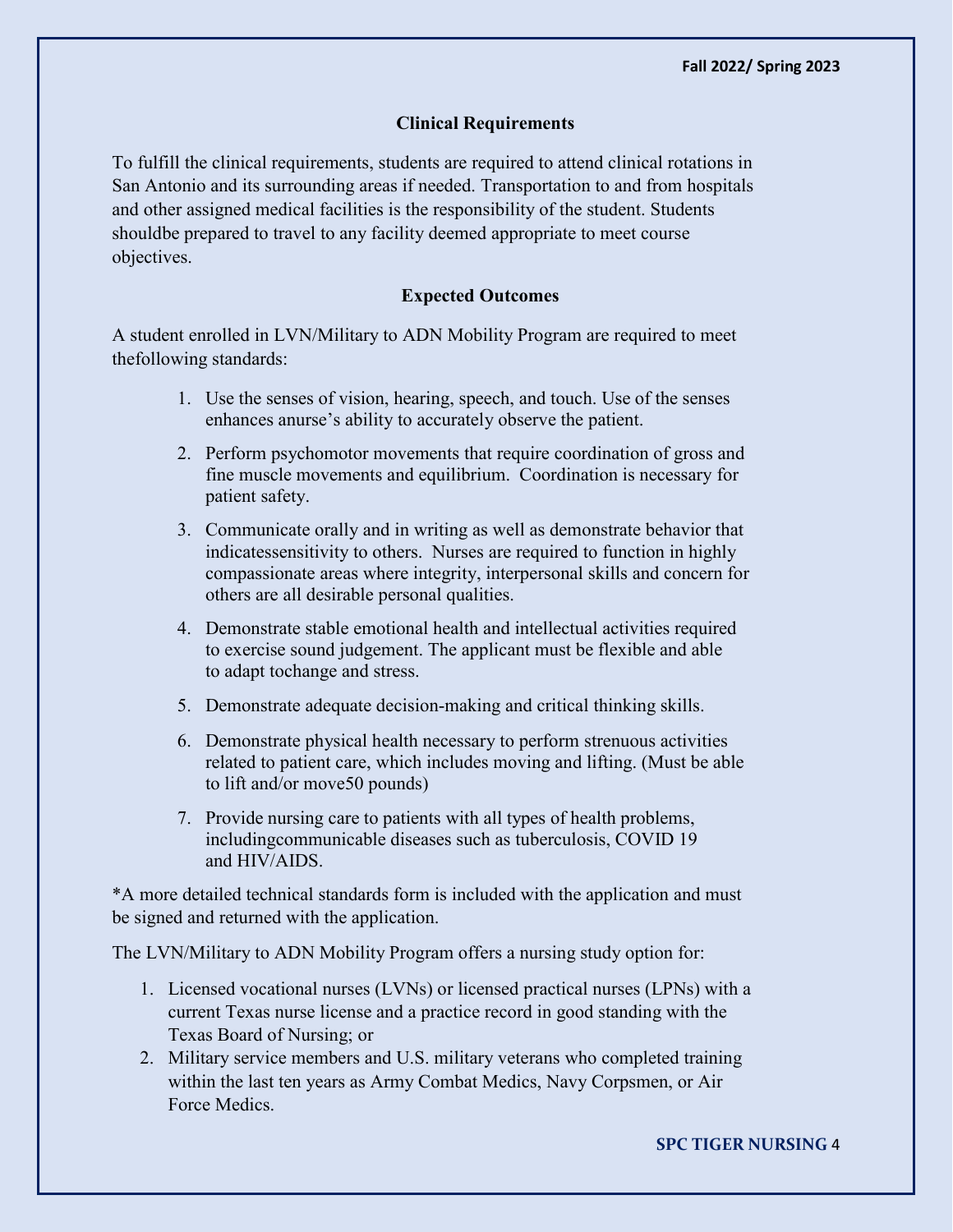Graduates should be prepared to:

- Demonstrate responsibility for continued competence in nursing practice, and develop insight through reflection, self-analysis, self-care, and lifelong learning.
- Provide safe, compassionate, basic nursing care to assigned patients with predictable health care needs through a supervised, directed scope of practice.
- Implement aspects of the plan of care within legal, ethical, and regulatory parameters and in consideration of patient factors.
- Implement measures to promote quality and a safe environment for patients, self, and others.
- Communicate and collaborate with patients, their families, and the interdisciplinary health care team to assist in the planning, delivery, and coordination of patient-centered care to assigned patients.
- Demonstrate knowledge of the Texas Nursing Practice Act and the Texas Board of Nursing Rules that emphasize safety, as well as all federal, state, and local government and accreditation organization safety requirements and standards.
- Demonstrate good professional character as described in Texas Board of Nursing RULE §213.27 through their program and career.

Upon successful completion of the program, and meeting Texas Board of Nursing requirements, LVN/Military to ADN graduates are issued a temporary license from the Texas Board of Nursing permitting them to seek employment as a Graduate Nurse (GN) until successful completion of the National Council Licensure Examination for Registered Nurses (NCLEX- RN).

## **Functional Capabilities**

The student must also be able to adapt to changing environments, display flexibility and learn to function in the face of uncertainties inherent in the clinical problems of many patients. Compassion, integrity, concern for others, interpersonal skills, interest, and motivation are all personal qualities that will be assessed during the admission and education process.

It is assumed that an applicant or a student enrolled in the Department of Nursing Education will be able to independently:

## *Physical Senses*

- Functionally use the senses of vision, hearing, smell, and touch with or without technical (mechanical) compensation.
- Observe a patient accurately at a distance and close at hand.
- Observation necessitates the functional use of the sense of vision and somatic sensation. It is enhanced by the functional use of the sense of smell.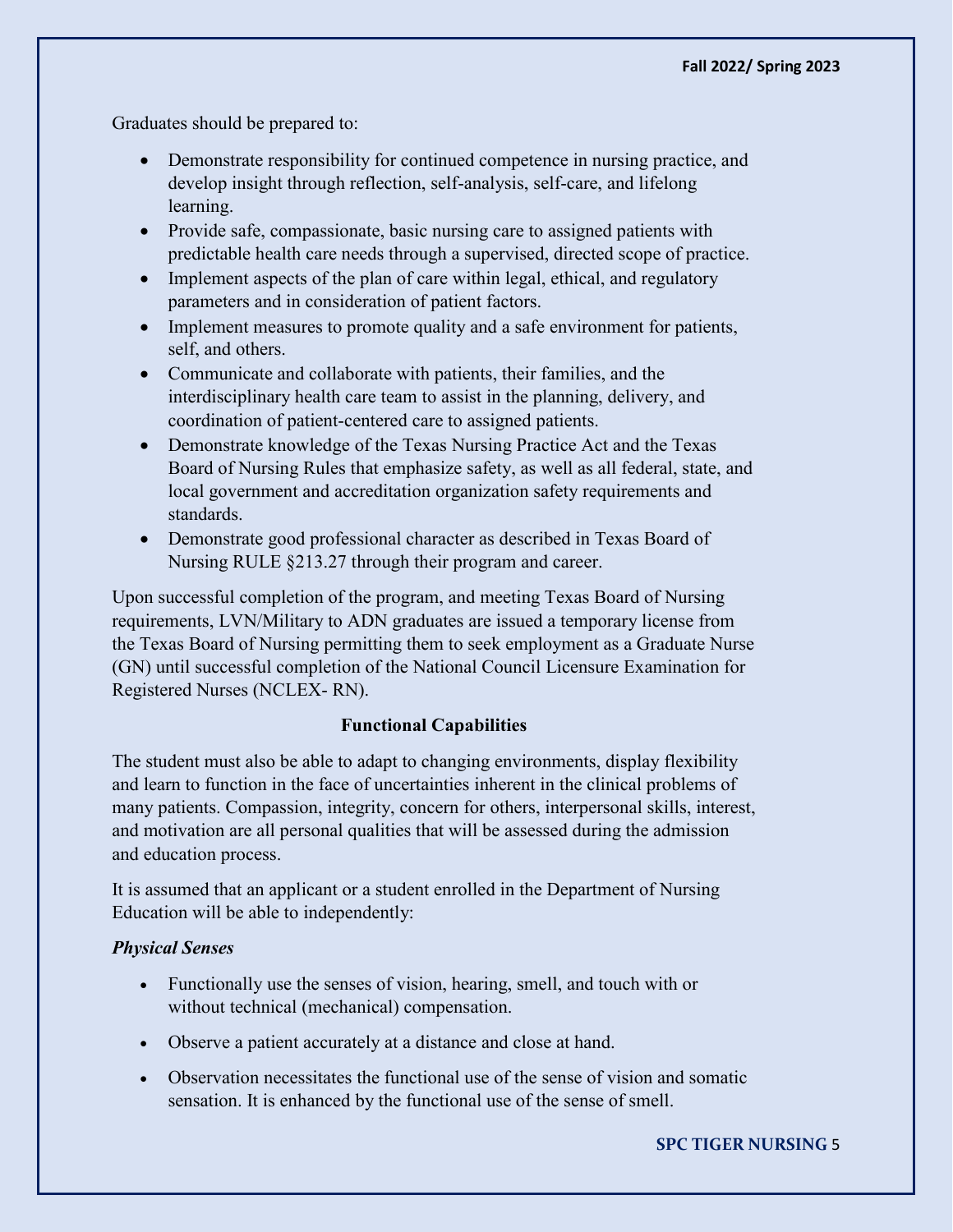# *Psychomotor skills*

- Execute functional psychomotor movements to provide general nursing care and emergency treatments.
- Such actions require coordination of both gross and fine muscular movements, equilibrium, and functional use of the senses of touch and vision.

## *Communication abilities*

- Hear, observe, and speak to patients to elicit information; describe changes in mood, activity, and posture; and perceive nonverbal communication.
- An applicant must be able to communicate with patients effectively and with sensitivity.
- Communication includes not only speech but reading and writing.
- The applicant must be able to communicate effectively in oral and written form with all members of the health care team.

## *Intellectual capabilities*

- Utilize intellectual abilities by independently reading, writing, and reasoning, understanding logic, and asking questions for clarification.
- Comprehend three-dimensional relationships and understand the spatial relationships of structures.

## *Emotional stability*

- Demonstrate the emotional health required for full utilization of intellectual abilities and exercise good judgment.
- The applicant must be able to complete promptly all responsibilities attendant to the care of patients and develop mature, sensitive, and effective relationships with them.
- An applicant must be able to tolerate physically taxing workloads and function effectively under stress.

# **Admission Requirements (to St. Philip's College)**

The requirements for admission into the St. Philip's College LVN/Military to ADN Mobility Program are in accordance with the Alamo Colleges admission policies, as well as admission policies of the LVN/Military to ADN program and policies specified by the Texas Board of Nursing (BON).

Step 1: Submit an application for admission via ApplyTexas for NON-Alamo Colleges District students. Visit [ApplyTexas](https://www.applytexas.org/adappc/gen/c_start.WBX) to complete application.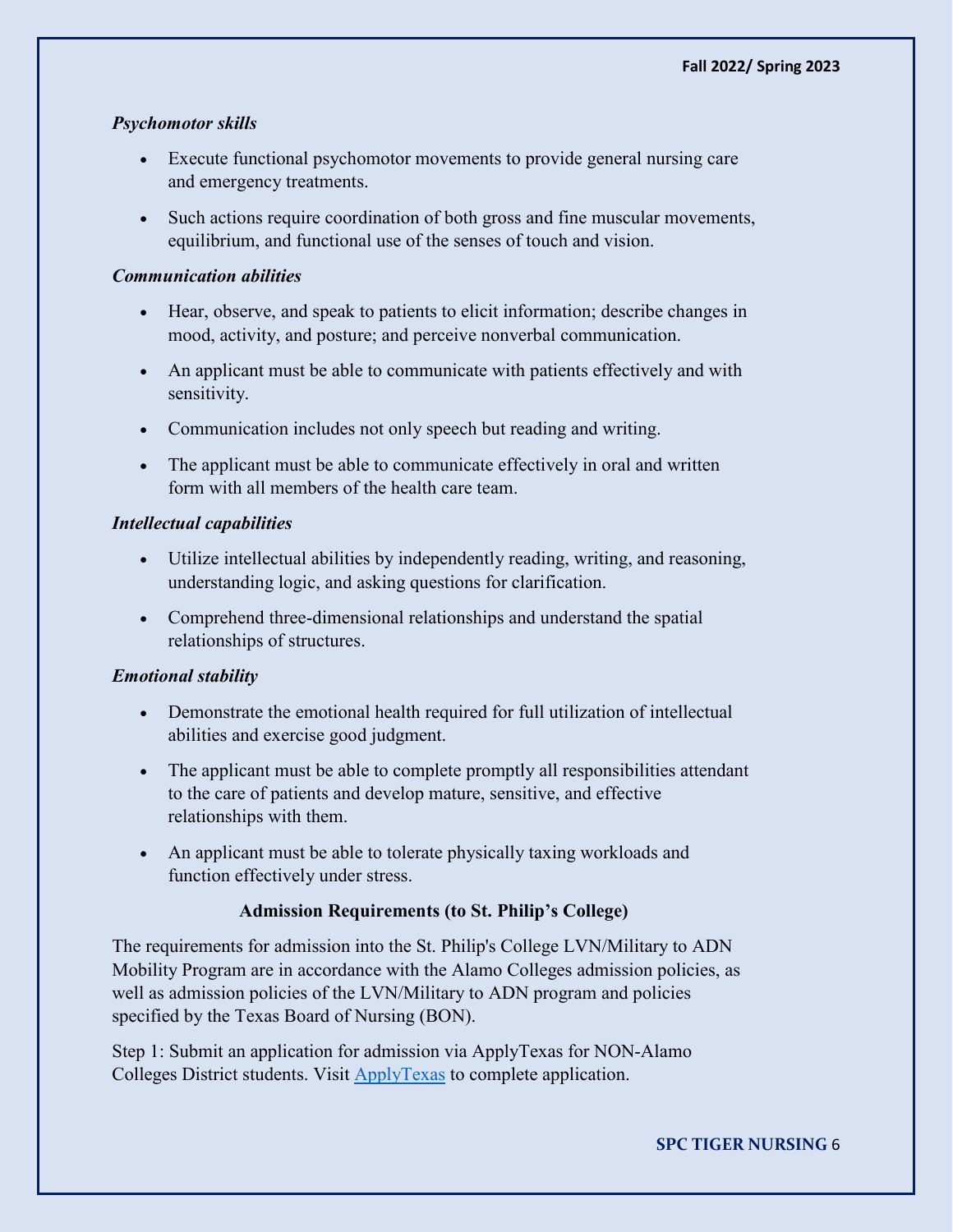All applicants for nursing studies MUST be fully enrolled in St. Philip's College. Submit your application through the Apply Texas website and verify that you are applying for the semester that you will be entering.

Note: The Apply Texas application is for admission to the college, not for admission to the nursing program. You will have to complete a separate application for the nursing program.

Additional Information:

Complete and submit the admission application to Alamo Colleges: [http://www.alamo.edu/AlamoENROLL/.](http://www.alamo.edu/AlamoENROLL/)

Click on the appropriate type of student category. You will then receive a series of emails with directions on how to login to your Alamo Colleges Education Services (ACES) account to view the "Start Here" Tab for next steps and required GO FAARR and TEST PREP modules if requested. The St. Philip's College school code is 003608.

Step 2: Once accepted to St. Philip's College, you will go to the program website (Link below) and complete the online application. The forms needed are also listed on the RN webpage.

[SPC: Nursing: Career Mobility -](https://www.alamo.edu/spc/academics/programs/lvn-to-adn-mobility/lvn-adn-mobility-program/) LVN to RN | Alamo Colleges

Once submitted, an email confirmation will be sent to the email address you provide on the Nursing Application. Please read through the email for additional information.

Note: All additional documentation including transcripts and TEAS scores can be scanned and submitted with the application under "Upload Transcript/TEAS." Once the application is closed, you cannot update your application.

Step 3: Submit official transcripts from all previous schools attended. Official transcripts must be submitted with your application to the college Official high school transcripts will be required with the application if not on file with the college advising department. For information regarding foreign transcript evaluation, contact the International Student Services Office at (210) 486-2876.

 Note: Applicants must have a High School diploma or GED (must show official transcript). Individuals need to be 18 years or older to apply for the Nursing Program.

## **Application Process (to the ADN Mobility Program)**

The steps for admission to the LVN/Military to ADN Mobility Program include the following:

1. Applicant must be an accepted student to the Alamo Colleges. Applicants must have SPC as their home school for application review. This will be the applicant's responsibility.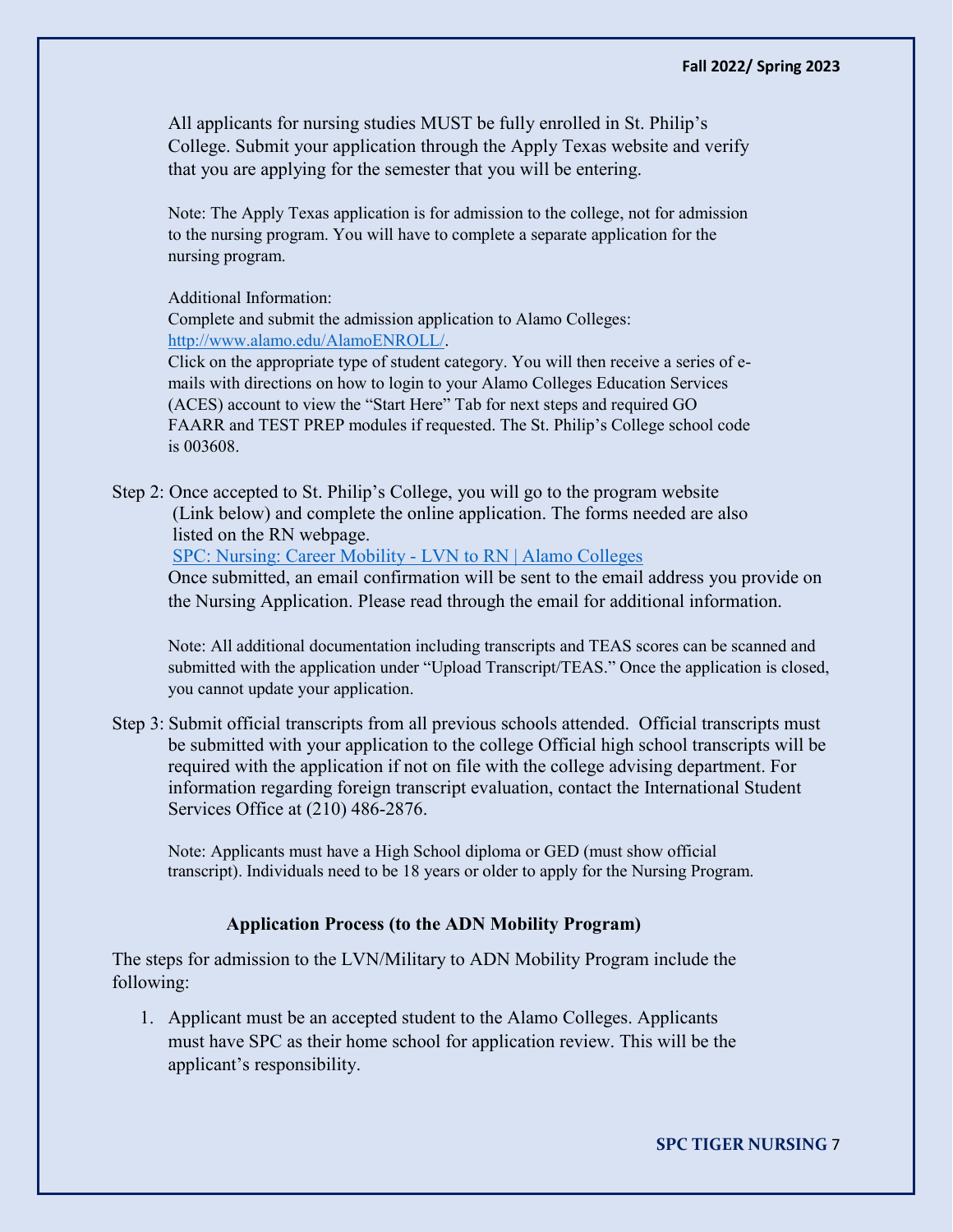- 2. Individuals need to be 18 years or older to apply for the Nursing Program.
- 3. Applicants must be TSI College Ready. Please speak with your academic advisor concerning this criterion. Verification will be made by the program through the students GPS portal.
- 4. Applicant must be an LVN in clear standing OR if military; must have training as Army Combat Medics, Navy Corpsmen, or Air Force Medics within the last 10 years. Military applicants must provide their Joint Service transcripts as well as their DD214.

Note: If the candidate is still currently serving in the military, they will need to provide a letter from their Company Commander stating that they are available to attend day classes and that they are not pending any Disciplinary action (ex. Article 15).

#### 5. Official Transcripts:

Submit official transcripts from all previous schools attended, including all previous nursing courses. Official transcripts must be submitted with your online application. Official high school transcripts will be required with the application if not on file with the college advising department. For information regarding foreign transcript evaluation, contact the International Student Services Office at (210) 486-2876.

Note: An unofficial transcript is acceptable for courses taken at St. Philip's College only. If an applicant attended another Alamo college, an official transcript is needed. If the college transcript indicates name of High School attended and graduation date, it is not necessary to submit an official High School transcript. You MUST be a High School graduate or have GED Certificate with GED scores.

#### 6. Academic or Military Transcripts:

If candidate coursework has been completed within the military or at other colleges/universities, courses must be transferred to St. Philip's College and posted to the student's academic record by the Office of Admissions & Records. This can be done by providing official military or college/university transcripts to the office of Admissions and Records. Allow up to six weeks for the processing.

Having all course work posted to the applicant's record will allow nursing program admissions officials to access course grades for the consideration of the applicant. It is the applicant's responsibility to make certain all transcripts reflecting degree-requirement courses are evident in the admissions record.

Military mobility applicants must provide official military training transcripts indicating completion of programs for Army Combat Medics, Navy Corpsmen, or Air Force Medics within the last ten (10) years and have the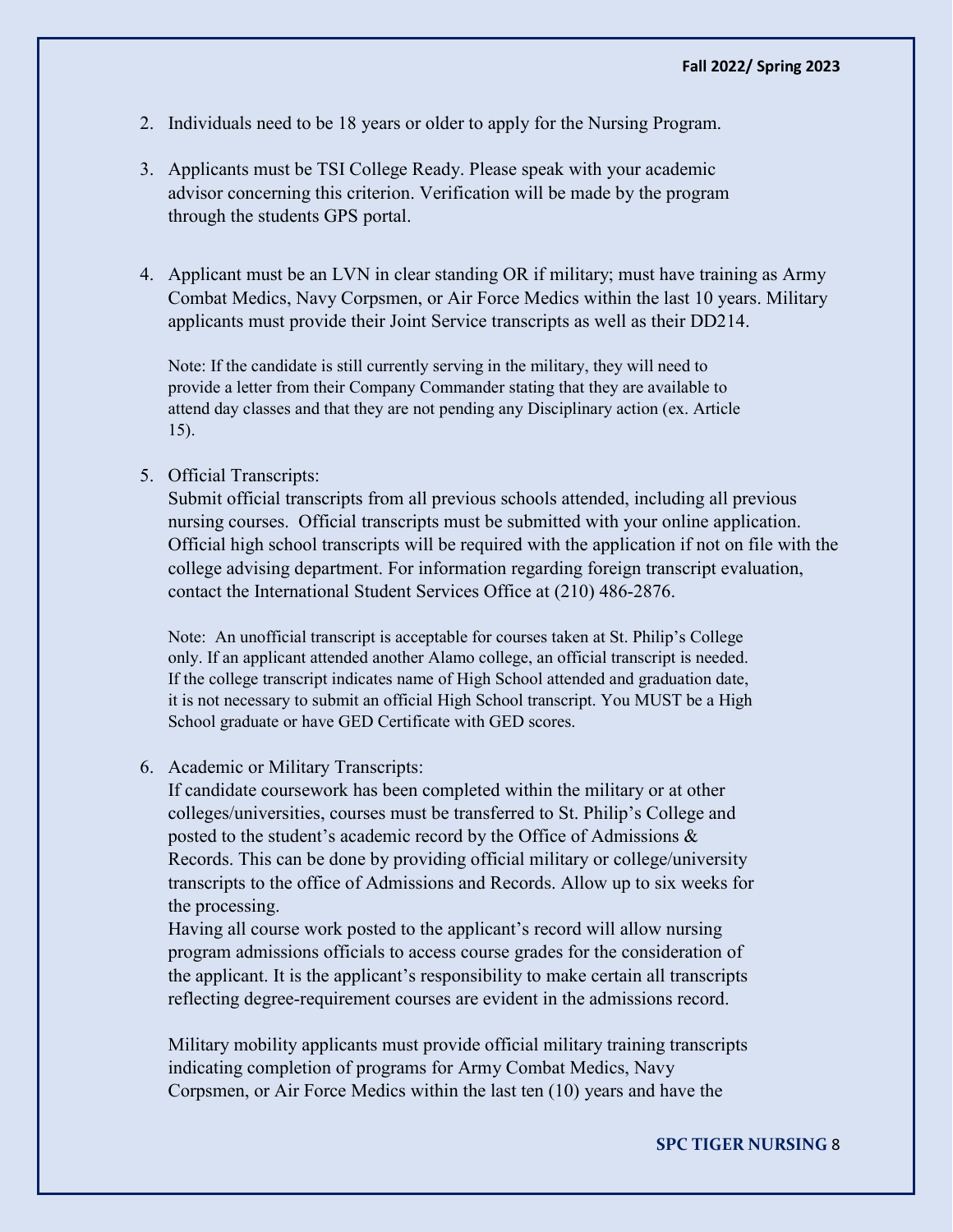equivalent training as an LVN. Documentation must be provided.

- 7. Applicants must have minimum cumulative GPA of 3.0 (this is not rounded). This is a program requirement.
- 8. Pre-requisites: These are required to be completed prior to admission. Please see program webpage for additional information. The candidate must have received a grade of "C" or higher on all pre-requisite courses for admission.

| <b>Course</b>                                      | <b>Title</b>                               | <b>Grade Required</b> | <b>Expiration</b> |  |
|----------------------------------------------------|--------------------------------------------|-----------------------|-------------------|--|
| *BIOL 2401                                         | Human Anatomy and Physiology I             | "C" or higher         | 5 years*          |  |
| *BIOL 2402                                         | Human Anatomy and Physiology II            | "C" or higher         | 5 years*          |  |
| *BIOL 2420                                         | Microbiology for Nursing and Allied Health | "C" or higher         | $5$ years*        |  |
|                                                    |                                            |                       |                   |  |
| *BIOL 2421                                         | Microbiology for Science Majors            |                       |                   |  |
| <b>PSYC 2301</b>                                   | General Psychology                         | "C" or higher         | None              |  |
| <b>PSYC 2314</b>                                   | Lifespan Growth and Development            | "C" or higher         | None              |  |
| <b>PHIL 2306</b>                                   | Introduction to Ethics                     | "C" or higher         | None              |  |
| <b>ENGL 1301</b>                                   | Composition I                              | "C" or higher         | None              |  |
| *Seven years if completed at St. Philip's College. |                                            |                       |                   |  |

9. Please provide a current driver license or passport for photo ID. Please make sure the name matches the one used for college admission. This is what will be submitted to the Texas Board of Nursing.

## 10. TEAS:

All applicants must take the ATI Testing of Essential Academic Skills (ATI TEAS) Nursing assessment exam. A level of proficiency with an overall composite score of 70% must be achieved for consideration. Testing must be within 1 year from date of examination used for admission. To sign up to take the TEAS Nursing Exam you may go to: ATI Testing | Nursing Education | [NCLEX Exam Review | TEAS Testing](https://www.atitesting.com/)

11. References:

Provide three professional reference letters. Recommendations should be from persons who can comment on the applicant's professional or academic abilities. Examples of combinations of letters of recommendation are as follows:

- One professional (Supervisory Role) and Two academic (Nursing Professor/Nursing Preceptor)
- Two Professional (Supervisory Role) and One Academic (Nursing Professor/Nursing Preceptor) or
- Three professionals (Supervisory Role) if you have been out of school for more than five years.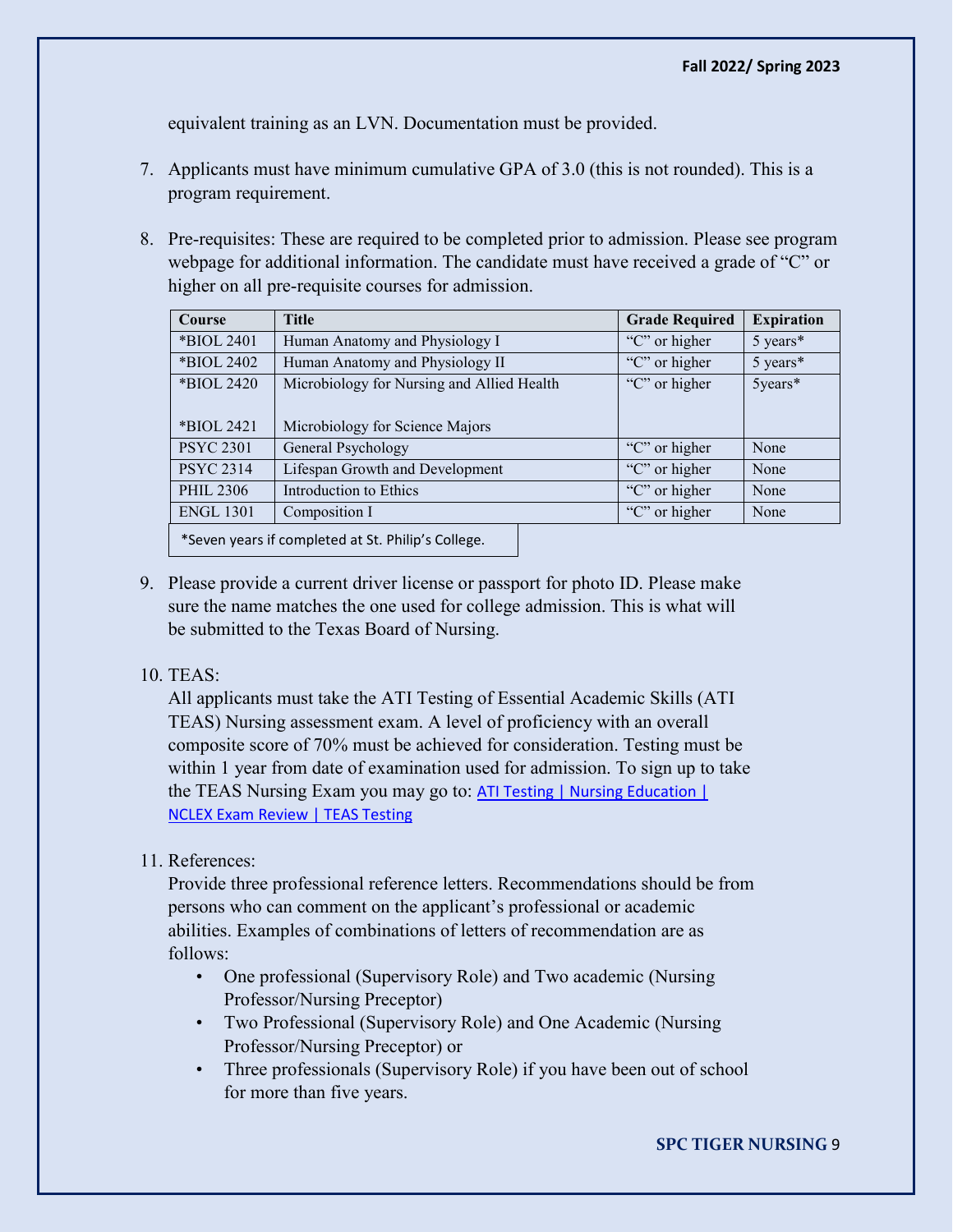References who are relatives or friends are unsuitable recommendations for admission to the LVN/Military to ADN program and will not be accepted. Reference forms can be found on the RN webpage and must be used for consideration.

# 12. Work Experience:

Previous work experience in health care, including mandatory one-year LVN work experience (part time or full time) within the last five years. LVN work experience must be obtained by start of the program. A resume must be submitted. References from supervisors must be included for verification. Form can be found on the RN webpage.

## 13. LVN License:

License numbers will not be required for the application process. Applicant will need to provide current evidence of clear standing from the Board of Nursing. Link: [Texas Board of Nursing](https://www.bon.texas.gov/TexasNursePortal/verifylicense.asp)

## **Selection Process**

Admission to the nursing program is competitive, with applicants providing evidence of previous successful educational accomplishments awarded higher standing in admission consideration. The admission committee will review applicants and determine conditional acceptance based upon multicriteria that includes: Degree required prerequisite courses with a minimum grade of "C" or better.

- 1. Science courses must be completed **PRIOR** to applying with minimum grade of "C" or higher. GPA calculation of science courses for admission includes repeated science courses.
	- BIOL 2401 Human Anatomy and Physiology I BIOL 2401 must have been completed within 5 years if transferred from another college or university or seven years if completed at SPC.
	- BIOL 2402 Human Anatomy and Physiology II Prerequisite is completion of BIOL 2401. BIOL 2402 must have been completed within 5 years if transferred from another college or university or seven years if completed at SPC.
	- BIOL 2420 Microbiology for Nursing and Allied Health or BIOL 2421 Microbiology for Science Majors: Prerequisite is completion of CHEM 1405 OR CHEM 1305 and 1105. BIOL 2420 must also include a lab component. If transferring from another college or university, completion must be NO more than 5 years old or seven years if completed at SPC.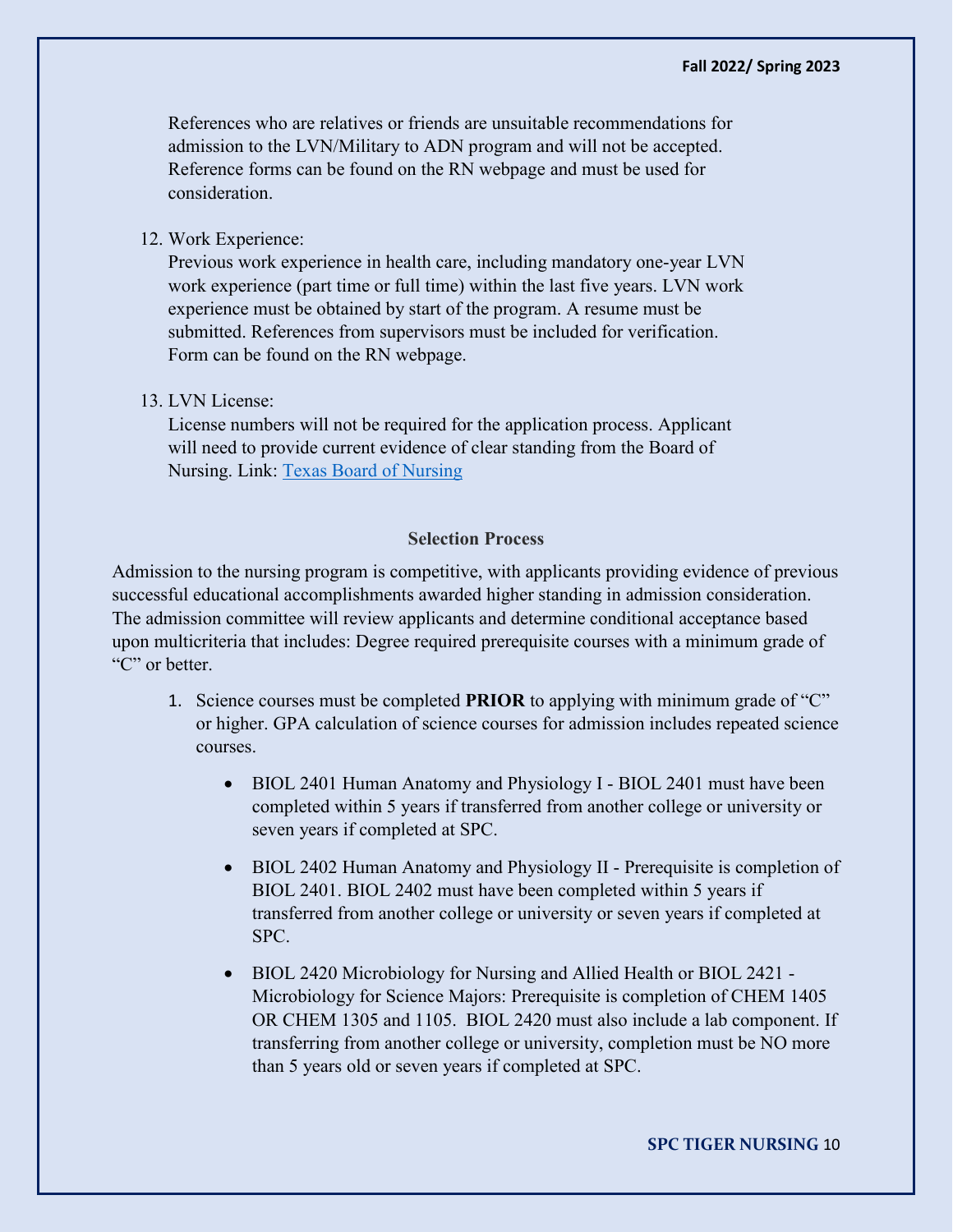- 2. General education courses required: at least 3 of the 4 courses must be completed PRIOR to applying. Any remaining prerequisite courses need to be completed prior to starting the nursing program. Applicants must be successful with a minimum grade of "C" or higher for any remaining courses. The courses required are:
	- ENGL 1301 Freshman Composition I
	- PSYC 2301 General Psychology
	- PHIL 2306 Introduction to Ethics
	- PSYC 2314 Lifespan Growth and Development
- 3. Required: Cumulative GPA of 3.0 or higher (this is not rounded)
- 4. Required: Mandatory minimum 1-year LVN work experience (part time or full time), within the last 5 years (will be verified). LVN work experience must be obtained by start of the program. An employment history will be filled out.
- 5. Required: If discharged from the military, you will be required to show proof of 1 year work experience in a civilian or military healthcare related job by application submission date.
- 6. Required: Standardized entrance exam (ATI TEAS) overall test results (score 70%),
- 7. Required: Three reference letters (forms provided on website/No friends or relatives)
- 8. Previous educational experience (other college degrees)
- 9. ATI TEAS Science score
- 10. ATI TEAS Reading score

\*Applicants with the highest points will be selected. Should several applicants have the same points, the reference letters will be used in the selection process.

Note: If a military candidate is a licensed vocational nurse, then they are applying as an LVN candidate and not a military candidate.

#### **Conditional Acceptance**

Completed applications will be reviewed by the admissions committee for conditional acceptance. A student who meets all requirements and is recommended for admission by the committee will receive a conditional acceptance letter no later than October 30 for Spring admission and June 30 for Fall admission.

Note: Initially, notification letters will be sent to the personal email address provided on the Nursing application. All subsequent emails will be sent to ACES email address (@student.alamo.edu). It is the responsibility of the applicant to always maintain appropriate contact information.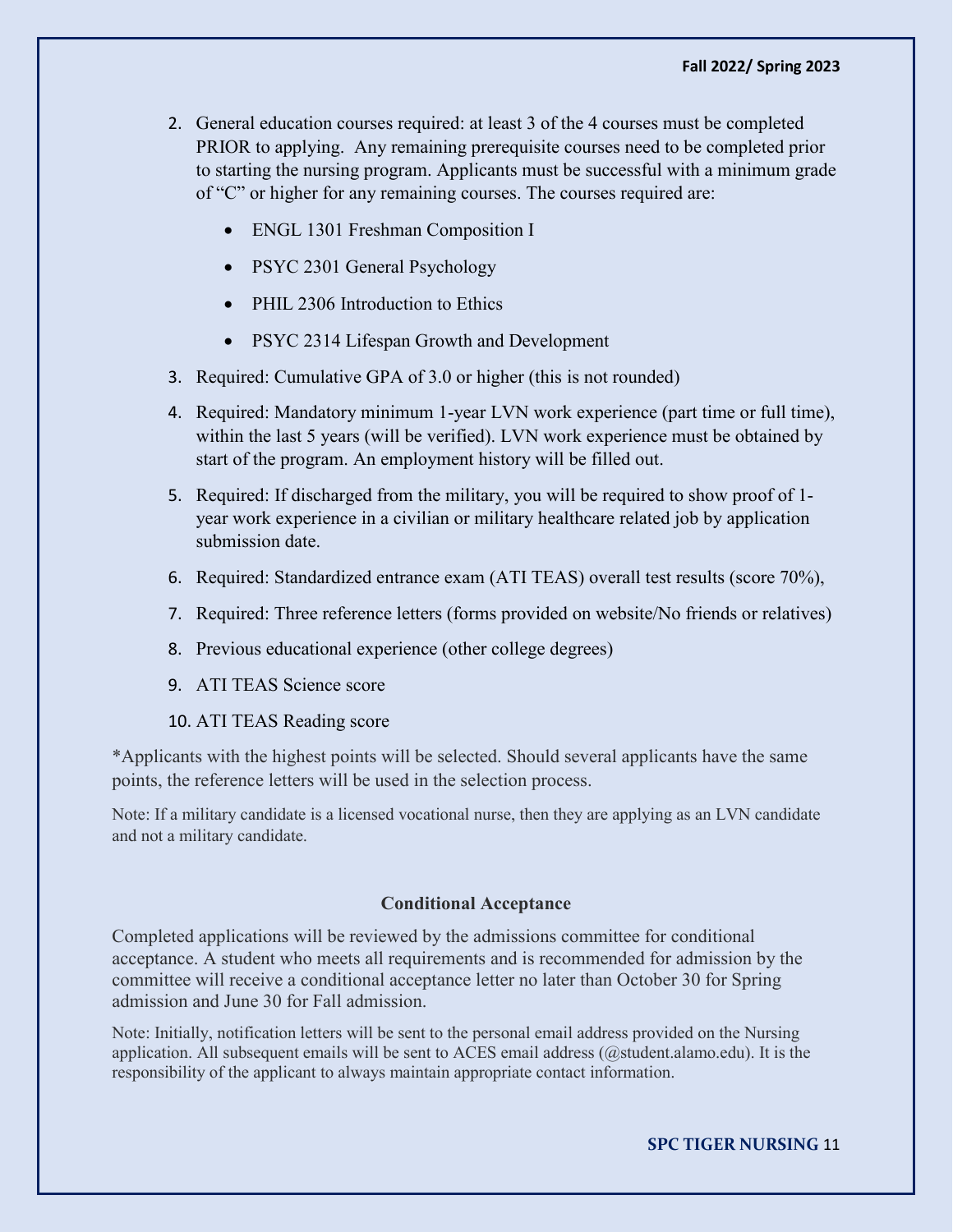Only applications that are complete will be reviewed for conditional acceptance. Incomplete applications will not be considered. Submitting incomplete, misleading, or fabricated information on the student admission application or any admission document is reason for dismissal of the student from the nursing program at the time the breach is discovered. Students are strongly encouraged to retain original copies of all documents submitted as part of the application packet

The student's name is sent to the Texas Board of Nursing as a potential candidate and a background check will be initiated by the BON. Three things will occur for admission to happen:

1. Criminal Background Check:

Instructions for the Texas Board of Nursing background check will be given to applicants who receive a conditional letter of acceptance. All applicants must pass a criminal background check completed by the Texas Board of Nursing before official acceptance into the LVN/Military to ADN Mobility Program is granted.

Note: The student will receive a blue index card indicating a clear background screen. Some students may receive a letter from the BON instead. The student must present these original documents as your proof the first day of the program orientation. Students will not be allowed into the program without the proof of clearance. A copy will not be accepted. Please save this information from the BON in a safe place.

2. Drug Screening:

A drug screen will be required during the application process. Instructions for the drug screen will be given to applicants who receive a conditional letter of acceptance. Negative drug screen results are required for official acceptance into the LVN/Military to ADN Mobility Program. Specific instructions will be provided with the application. The applicant will be responsible for following drug screen protocol and requirements; failure to do so will make the applicant ineligible for admission. All communication will be sent to the official school email address and not personal email addresses.

3. Notification Process:

Individuals will be notified of conditional acceptance into the LVN/Military to ADN Mobility Program via Alamo Colleges ACES student email only. Applicants will be given a deadline to accept or decline the invitation to join the upcoming class.

Acceptance letters are sent to each applicant in order of rank until all available seats in the class are filled. Applicants who do not respond to letters of acceptance will be removed from the applicant pool and lose all review points.

Applicants who decline admission may re-apply later and must meet all current program requirements at that time. Instructions for the criminal background check and drug screen will be provided with the conditional acceptance letter.

#### **Official Acceptance**

Once the candidate has received official notice into the program, information for new student orientation will be provided. The first day of LVN/Military to ADN Mobility Program orientation, the student will be required to provide copies of the following items to attend their first clinical practicum. Failure to provide these items the first day of orientation will forfeit the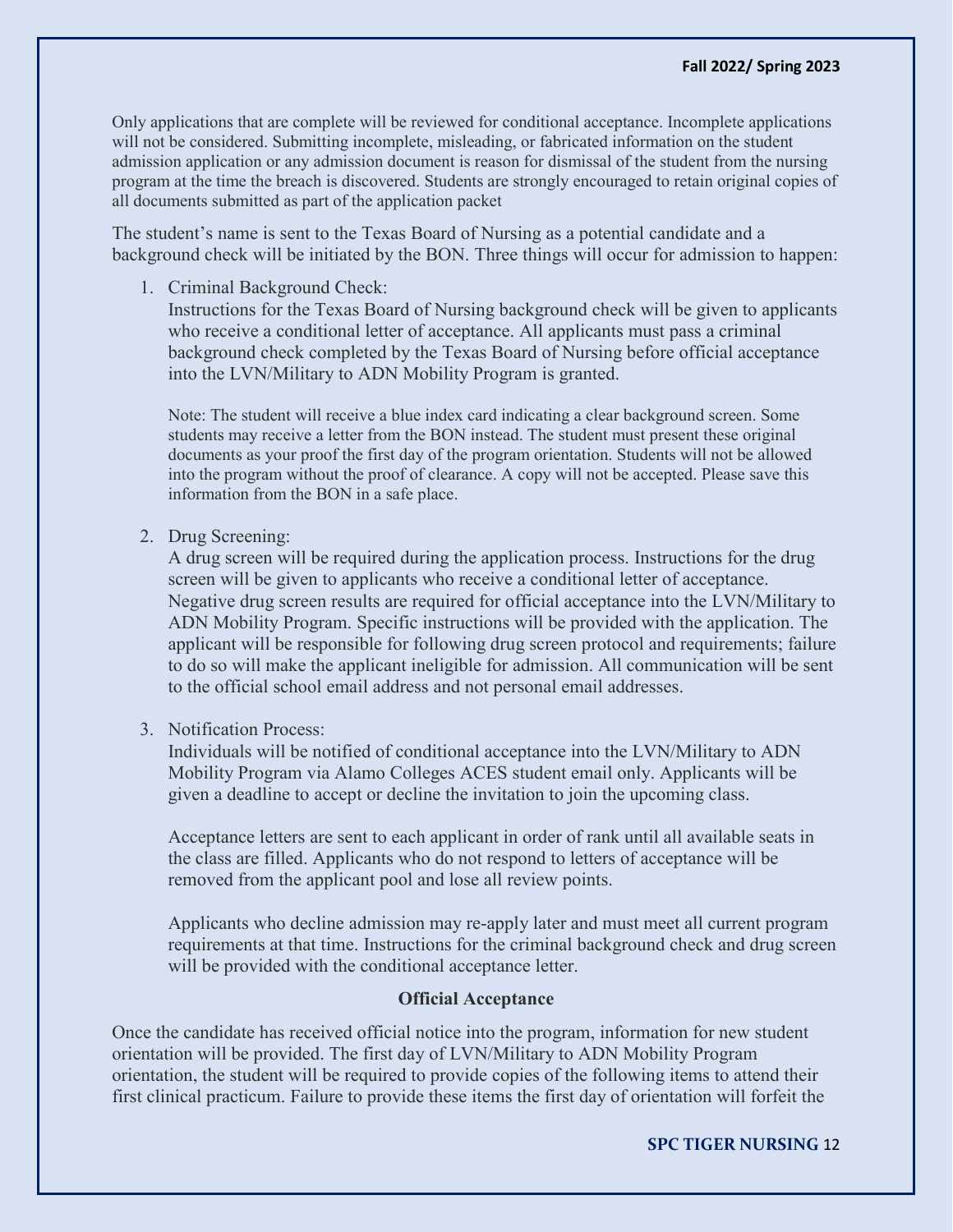student's official acceptance to the program. Please start gathering the information when conditionally accepted and keep in a folder.

Requirements to be completed before the program start date:

- 1. Complete application: no items missing.
- 2. A clear background check: Original Blue card or letter from the Texas Board of Nursing.
- 3. A negative drug screen.
- 4. A signed physical form on file indicating ability to meet all technical standards.
- 5. CPR Card (copy):

Proof of current CPR certification in Basic Life Support for adult, child and infant. American Heart Association (Health Care Provider Course) required. Online, American Red Cross or other courses are NOT accepted. Please do not call the office for providers. The ADN nursing program does not endorse any one provider.

6. Health Insurance: (copy of card)

Must show proof of current medical insurance and remain insured throughout the duration of enrollment in the LVN/Military to ADN Mobility Program. Student's name must be on the insurance card if student is insured as a dependent on parent/guardian/spouse insurance plan.

- 7. Immunizations:
	- Tetanus-Diphtheria-Pertussis (TDap): (one dose within 10 years)
	- MMR (measles, mumps, rubella):
		- $\checkmark$  2-dose series at least 4 weeks apart or
		- $\checkmark$  Mumps and Rubella Titer (It must be positive).
	- Varicella (chickenpox):
		- $\checkmark$  2-dose series 4–8 weeks apart or
		- $\checkmark$  Varicella Titer (It must be positive).
	- Complete Hepatitis B series or serologic confirmation of immunity to Hepatitis B submitted in one of the three options:
		- $\checkmark$  Hep B: Heplisav-B 2 shot series of (completed in 2 months)
		- $\checkmark$  Hep B: Engerix-B, Recombivax HB or Twinrex 3 shot series (Completed in 6 months)
		- Proof of Hep B Surface Antibody, IgG titer only this type of titer will be acceptable.
			- Note: If the Hepatitis B series is more than 10 years, you will need a Titer.
	- Meningococcal (meningitis): required for students under age 22.
	- Flu Vaccine: required annually (must be current at the start of the program).
	- Tuberculosis Skin Test /Accepted TB tests:
		- $\checkmark$  Negative QuantiFERON-TB Gold or T-SPOT TB blood screen test (good for 2 yrs.)
		- $\checkmark$  Negative PPD or chest X-ray within the last 12 months.
		- $\checkmark$  Negative PPD yearly thereafter while enrolled in the program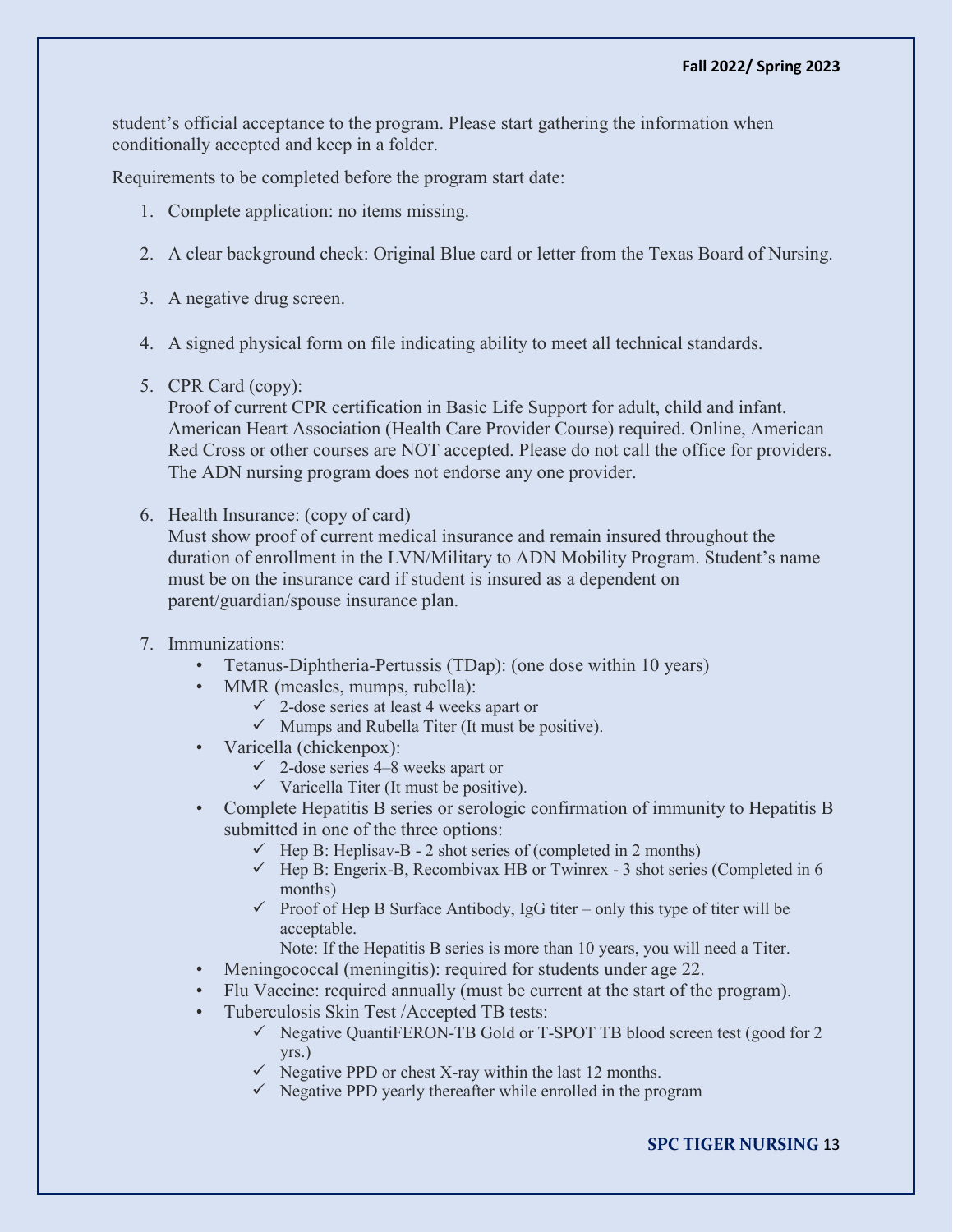Note: X-ray (negative chest x-ray); Valid for two years. Must provide the radiology report.

Note: During the nursing program, each student will be asked to show evidence of current immunization requirements required in every clinical course to each clinical instructor. If there are further questions regarding this requirement, consult your clinical instructor.

## **Application Deadline**

Completed applications will be received for fall admission from March 21-May 31 and for spring admission July 1-September 30. No exceptions.

The Following Individuals Will Not be Considered for Admission:

- 1. Applicants who are not registered at St. Philip's College.
- 2. Applicants who do not complete all the application steps.
- 3. Applicants who do not meet the deadlines.
- 4. Applicants who submit an incomplete application.
- 5. Applicants who do not meet the minimum cumulative 3.0 GPA.
- 6. Applicants who have not completed and/or have not demonstrated proof of completion of all prerequisite courses as stated on the program webpage.
- 7. Applicants who do not score proficient with an overall score of 70% on the ATI TEAS.
- 8. Applicants who do not hold a valid, unencumbered LVN license (unless military applicant with equivalency training).
- 9. Applicants who have been unsuccessful in another ADN nursing program.

### **Nursing Courses and Co-requisites**

Semester I (Fall/Spring)

- RNSG 1424 Concept-Based Transition to Professional Nursing Practice
- RNSG 1216 Professional Nursing Competencies
- RNSG 1128 Introduction to Health Care Concepts
- RNSG 1263 Clinical RN Concept-Based Transition to Professional Nursing Practice